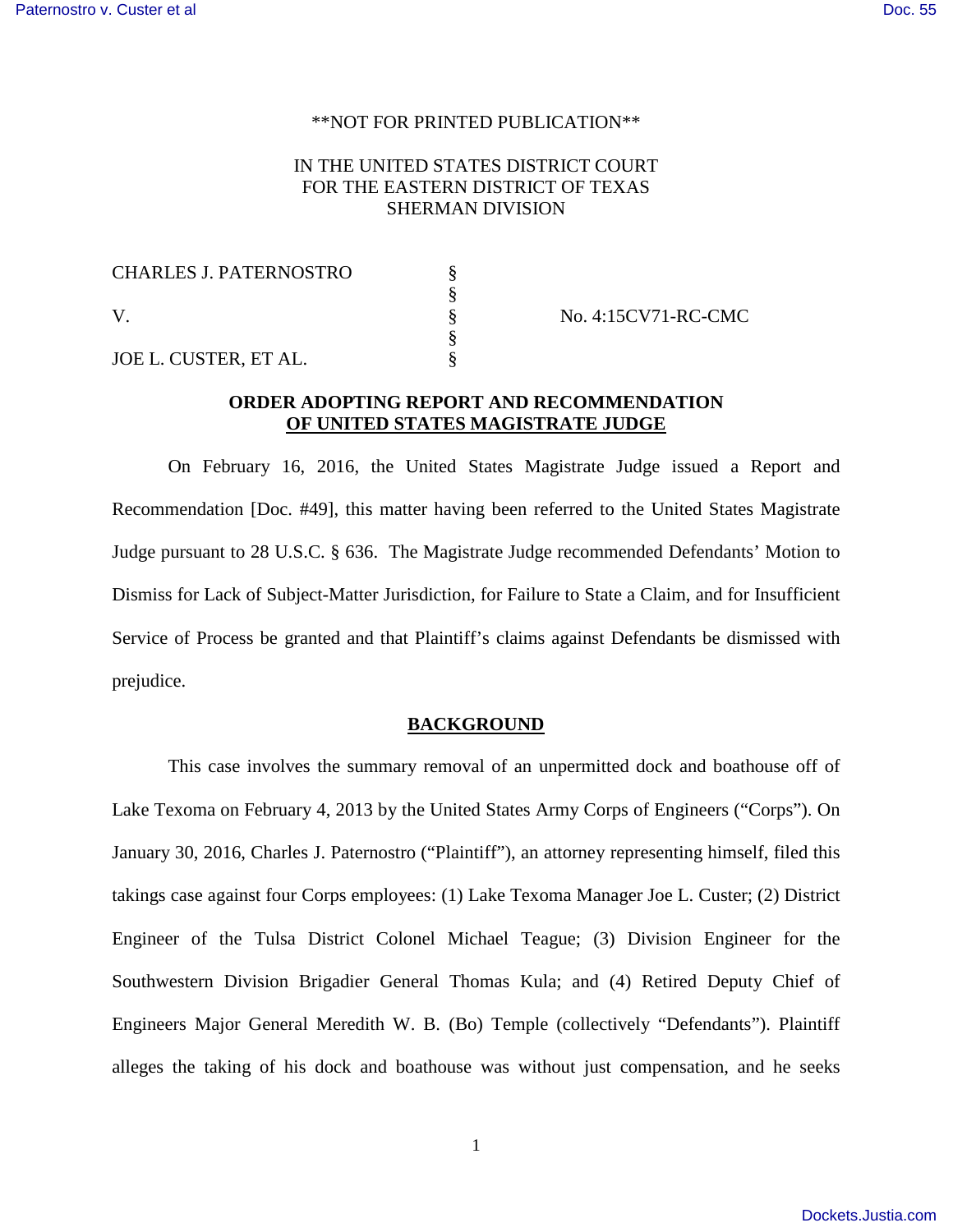damages under the Fifth Amendment of the U.S. Constitution. Plaintiff also claims a violation of the Fourteenth Amendment, asserting his property was taken without due process and without his having had his "day in court or exercising his right to a trial by jury of his peers." (Doc. No. 1 at 4, ¶11). Plaintiff also asserts malicious prosecution against Defendant Custer. *Id.* at ¶¶ 37-40.

Defendants moved to dismiss Plaintiff's case for lack of subject matter jurisdiction, for failure to state a claim, and for insufficient service of process. In their motion, Defendants raised four arguments, two of which relate to Plaintiff's takings claim and two of which relate to Plaintiff's malicious prosecution claim against Custer. Regarding the takings claim, Defendants first asserted Plaintiff has an adequate remedy to pursue the claim in the Court of Federal Claims against the government itself, making this individual-capacity "*Bivens*" suit against Corps employees inappropriate. Defendants further submitted Plaintiff has failed to state a constitutional takings claim, and if so, any claim is time-barred.

Regarding the malicious prosecution claim against Custer, Defendants asserted it is not a valid claim and is time-barred. Defendants further argued Plaintiff's common-law claim for malicious prosecution against Custer — which is really a claim against the United States — is barred by sovereign immunity.

#### **THE REPORT AND RECOMMENDATION**

In her 26-page Report and Recommendation, the Magistrate Judge provided approximately nine pages of factual background before considering the various ways a federal takings claim may be filed. As stated by the learned Magistrate Judge, there is no question Plaintiff brought his takings claim against the individual defendants under *Bivens v.Six Unknown Named Agents of Federal Bureau of Narcotics,* 403 U.S. 388 (1971). The Magistrate Judge concluded no *Bivens* claim is available and recommended that Plaintiff's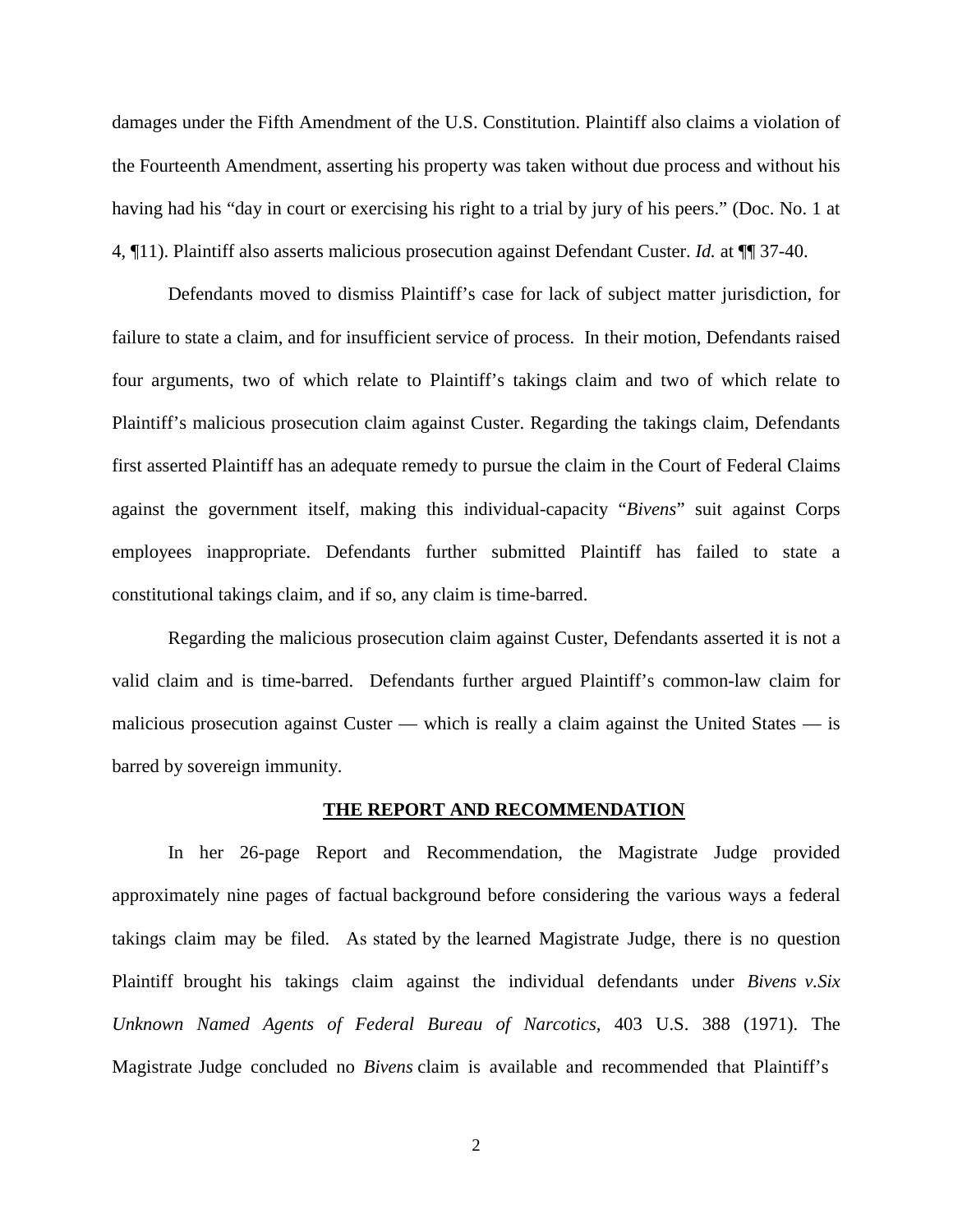*Bivens* claims against Defendants be dismissed with prejudice. However, to the extent any claims asserted by Plaintiff would fall within the Tucker Act, the Magistrate Judge noted they should have been filed in the United States Court of Federal Claims ("Federal Claims Court") and recommended those claims be dismissed without prejudice.

The Magistrate Judge then considered Plaintiff's request that he be allowed to amend, in lieu of outright dismissal, in the event the Court finds his complaint cannot be maintained as a *Bivens* cause of action. The Magistrate Judge concluded that even without invoking *Bivens*, Plaintiff's takings claim under the Fifth Amendment fails because the facts alleged in Plaintiff's complaint, taken as true, do not establish a taking as a matter of law.<sup>[1](#page-2-0)</sup>

Specifically, the Magistrate Judge noted Plaintiff does not allege in his complaint that the removal of his boathouse and dock was for public use. However, according to the Magistrate Judge, even if the complaint's well-pled facts did give rise to a plausible inference that the alleged "taking" of Plaintiff's property was for "public use," that inference alone would not entitle Plaintiff to relief, especially considering Defendants' assertion that Plaintiff does not have a legitimate claim of entitlement to the permit for the removed boathouse and dock. (Doc. No. 49 at 18-19). The Magistrate Judge further noted Custer was the only defendant alleged to have been involved with the physical removal of the boathouse and dock; thus, any takings claim against defendants Teague, Kula, and Temple should be dismissed for the additional reason that Plaintiff had not alleged facts showing they were personally involving with any "taking."

<span id="page-2-0"></span><sup>&</sup>lt;sup>1</sup> In a footnote, the Magistrate Judge noted Plaintiff also alleges a violation of his Constitutional rights under the Fourteenth Amendment. (Doc. No. 1 at 4, ¶ 11). Because the Fourteenth Amendment, by definition, requires state action, and Plaintiff alleges actions taken by federal actors, not state ones, the Magistrate Judge recommended any claims based on the Fourteenth Amendment be dismissed.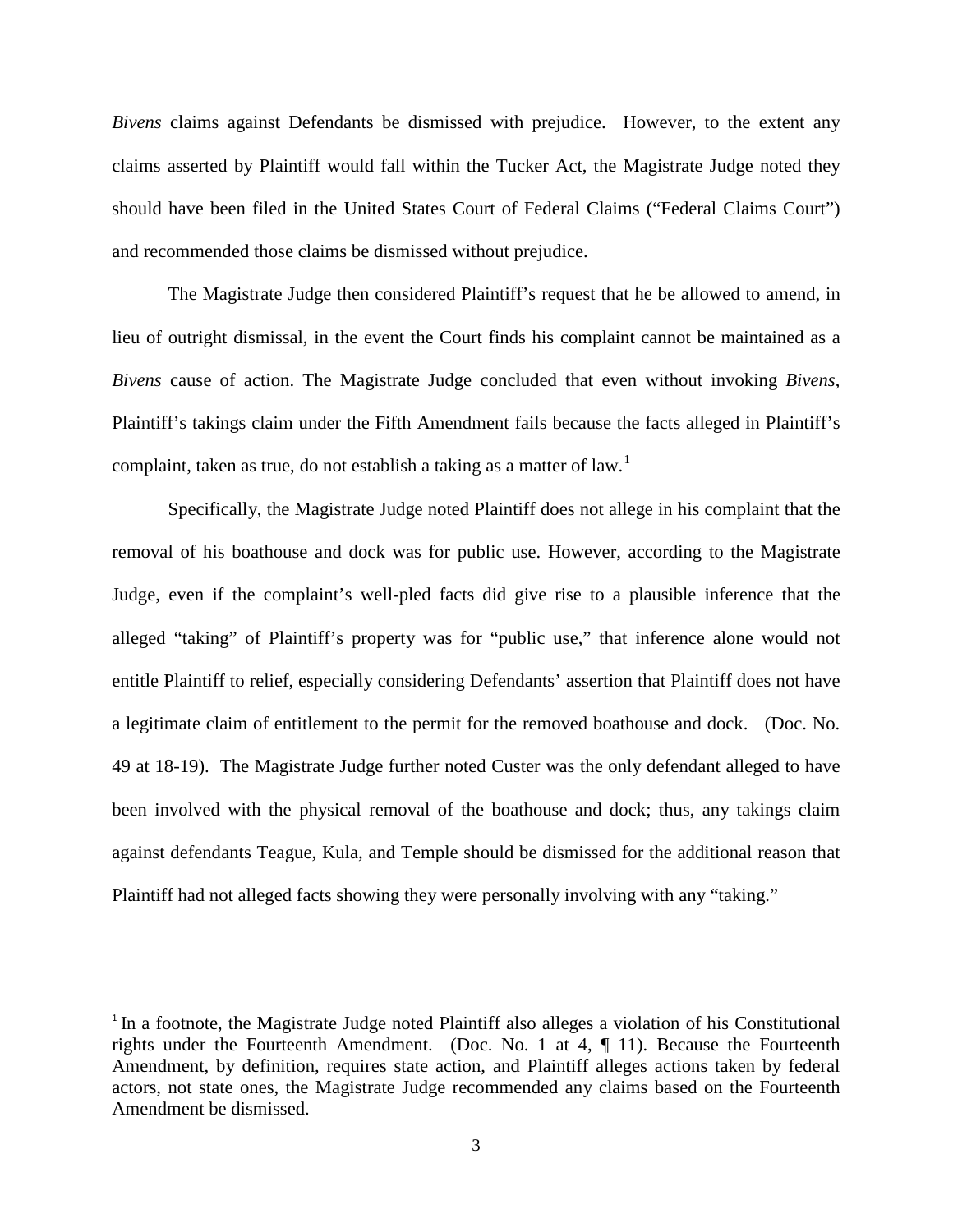Finally, the Magistrate Judge held Plaintiff's complaint, which fails to allege facts stating a plausible claim of an objectively unreasonable violation of clearly established law, should be dismissed pursuant to Federal Rule of Civil Procedure 12(b)(6) based on qualified immunity. According to the Magistrate Judge, Plaintiff has not met his burden of establishing Defendants violated his clearly established constitutional rights. Stated another way, the Magistrate Judge found the allegations supporting Plaintiff's takings claim under the Fifth Amendment are insufficient to overcome Defendants' entitlement to qualified immunity. The Magistrate Judge further concluded amendment would be futile, as Plaintiff could not present a better case.

Regarding the malicious prosecution claim against Custer, arising out of Plaintiff's receipt of two notices requiring him to appear before Judge Bush for misdemeanor violations related to his non-compliant boat dock, the Magistrate Judge first pointed out the trial before Judge Bush and Judge Bush's June 12, 2012 order finding Plaintiff not guilty both occurred more than two years before Plaintiff filed this lawsuit on January 30, 2015. In his response to the motion to dismiss, Plaintiff did not contest that a *Bivens* malicious prosecution claim is barred by the two-year statute of limitations. Nor did he contest he has failed to state a constitutional malicious prosecution claim as a matter of law.

Rather, Plaintiff attempted to assert a common law claim of malicious prosecution against Custer. The Magistrate Judge found Plaintiff fails to state a plausible Fourth Amendment claim against Custer as a matter of law; thus, any "common law civil tort" claim of malicious prosecution would fail even if it was not barred by limitations. Specifically, the Magistrate Judge stated Plaintiff does not allege he was restrained in his liberty other than being summoned and having to appear in court. Having failed to allege any other deprivation of liberty in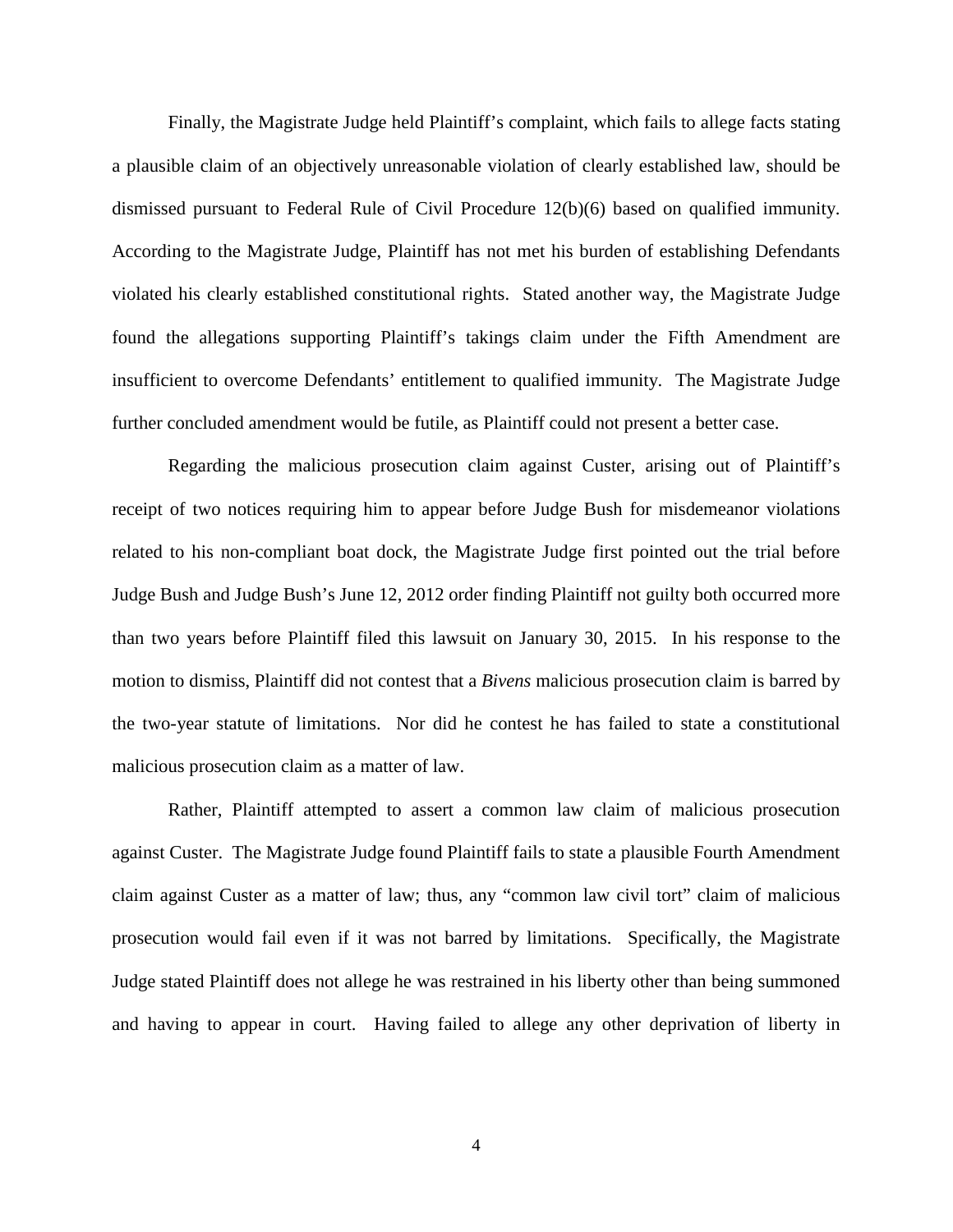connection with his receipt of the summons, the Magistrate Judge concluded Plaintiff failed to allege he was seized in violation of the Fourth Amendment.

Even if Plaintiff had a *Bivens* malicious prosecution claim, the Magistrate Judge stated she would still need to address the additional and distinct question of whether Custer is entitled to qualified immunity. According to the Magistrate Judge, under the facts of this case, Plaintiff cannot meet the first prong of the qualified immunity analysis (violation of a clearly established constitutional right). Relying in part on *Evans v. Ball*, 168 F.3d 856 (5th Cir. 1999), *overruled on other grounds by Castellano v. Fragozo*, 352 F.3d 939 (5th Cir. 2003), the Magistrate Judge held Plaintiff cannot show that in March of 2012, when the citations were issued, it was clearly established that the issuance of a notice to appear in court, alone, constituted a seizure of constitutional significance.

Having recommended all of Plaintiff's claims be dismissed, the Magistrate Judge did not address Defendants' argument that Plaintiff did not serve process correctly.

#### **OBJECTIONS**

On March 8, 2016, Plaintiff filed an Answer and Response to the Report and Recommendation, which the Court construes as objections. (Doc. No. 53). After reiterating his allegations, Plaintiff agrees the general rule is an individual has no legal right to a permit issued by the government. *Id*. at 7. However, Plaintiff asserts the effect of the denial of the permit and "grandfather" status for the boathouse and dock was "a loss of an overall economic value of the owner's house and land use which can be claimed to be a taking of private property without just compensation." *Id*. at 7-8. Plaintiff states he is justified in claiming a value of \$100,000 property loss caused by Lake Manager Custer. *Id*. at 8.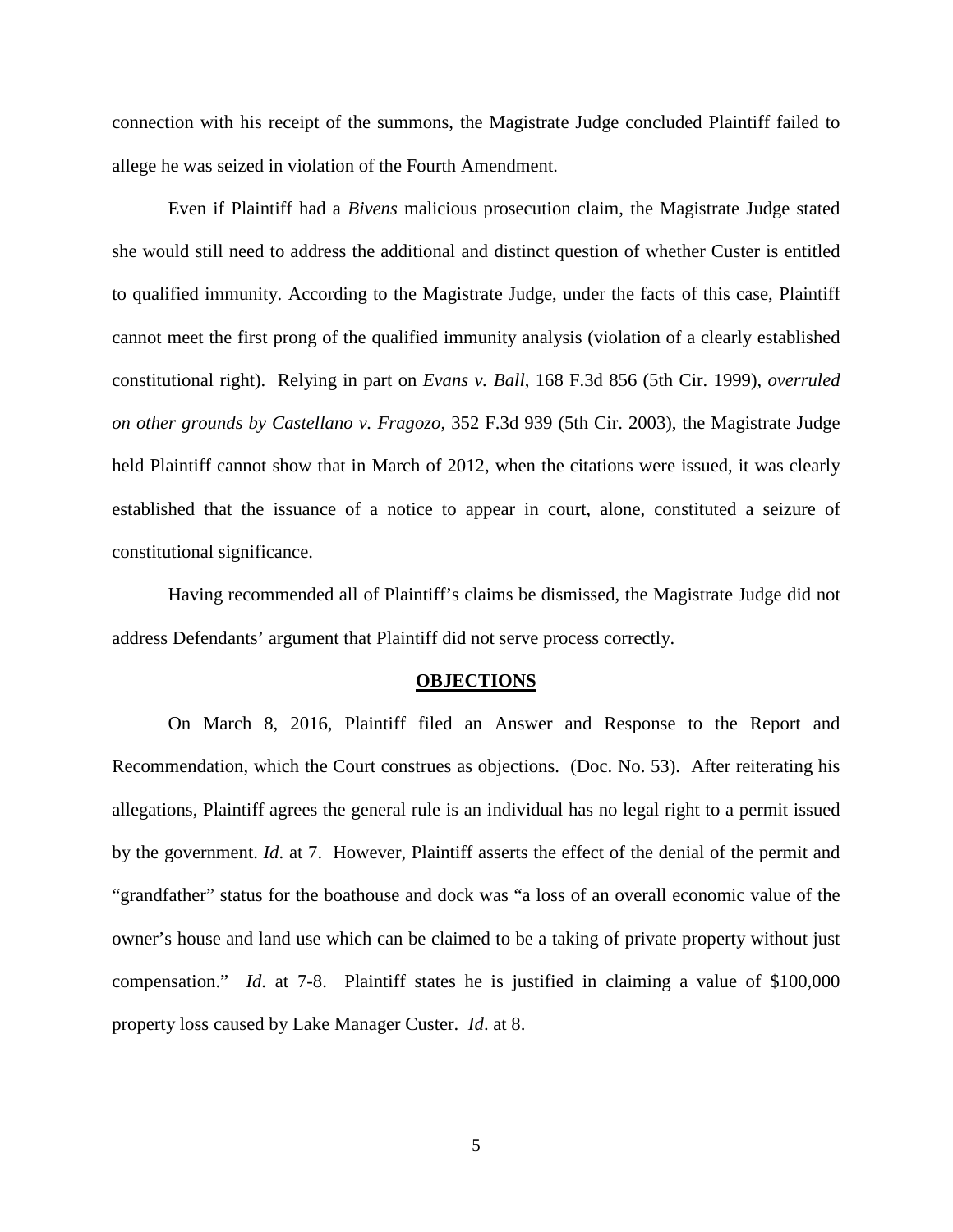According to Plaintiff, the removed property need not actually be used by the public; rather, it must be used or disposed of in such a manner as to benefit the public welfare or public interest. *Id.* at 9. Plaintiff asserts the public use requirement only "requires that the government rationally could have believed that its act would carry out the public purpose," and the Corps removed his dock and boathouse to eliminate some perceived public harm or danger. *Id*. at 11- 13.

Plaintiff contends the Corps used two federal regulations for the benefit of the public's health and safety, resulting in a "regulatory taking." *Id*. According to Plaintiff, when the government does not provide compensation to the property owner for the fair market value of the property, there is a taking subject to Fifth Amendment protections. *Id*. at 11-12. Plaintiff also relies on the affidavits he submitted from his friends stating that while the boathouse needed repair, it was safe. Plaintiff states defendant Custer was aware the boathouse could be repaired, but he forced Plaintiff off of the lake anyway, further evidencing "the intentional knowing malicious conduct of Joe Custer." *Id*. at 13-14. Finally, Plaintiff states he paid two welders \$500 to repair the substructure beneath the dock and boathouse (and he spent another \$75 to paint the repaired areas), and the Corps' removal of the repaired structure amounted to a wrongful taking. *Id.* at 14.

Plaintiff does not specifically object to any of the Magistrate Judge's findings and conclusions. According to Defendants, Plaintiff appears to "find no fault with them, conceding on page 15 of his objections that he 'cannot pursue' *Bivens* claims against the individual defendants he chose to sue in this case." (Doc. No. 54 at 1) (*quoting* Doc. No. 53 at 15). Instead, Plaintiff now seeks leave to amend to state a takings claim directly against the federal government under the Tucker Act. (Doc. No. 53 at 15). According to Plaintiff, this amended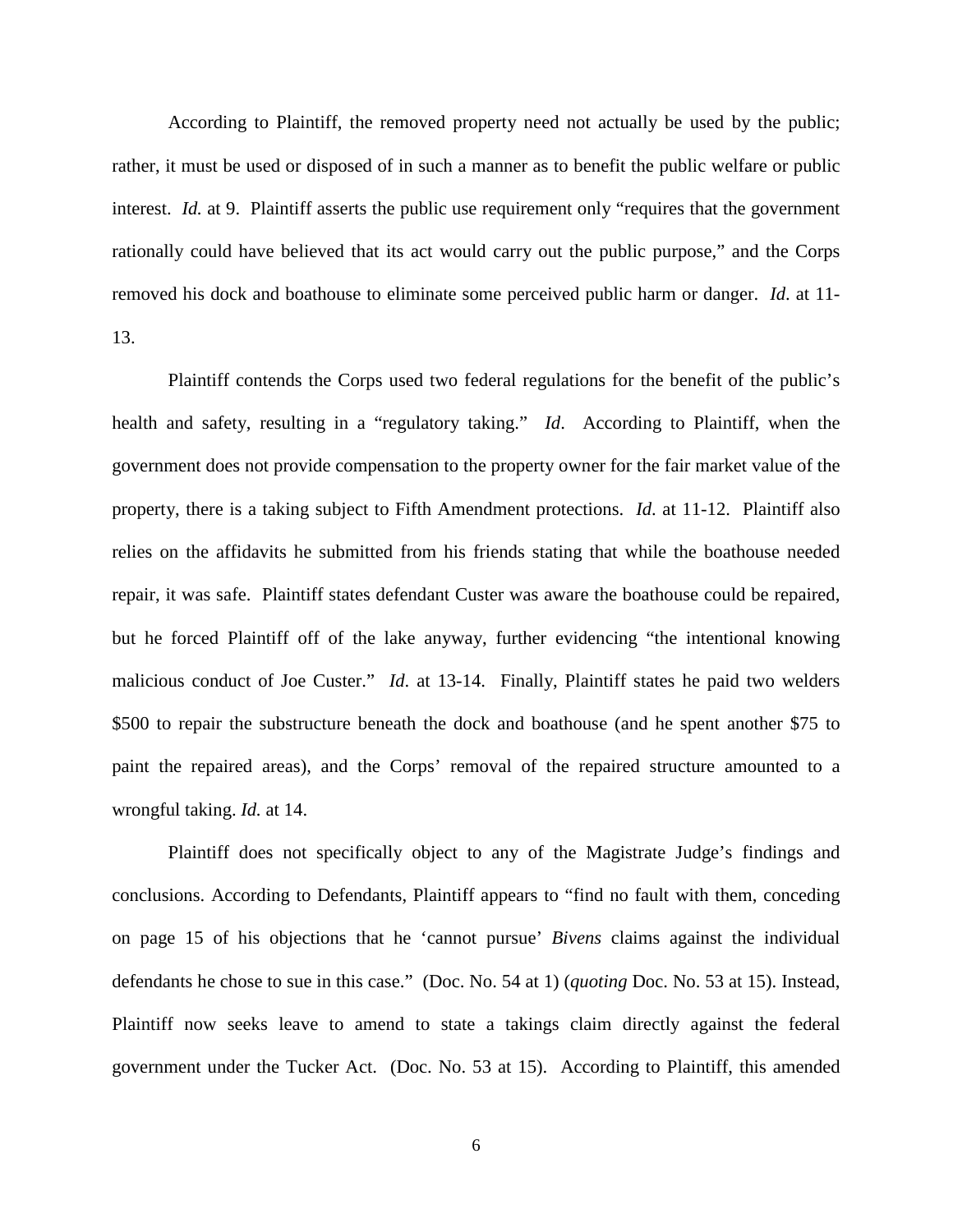complaint would be against the government, and he "will be eliminating all money claims against the individual Defendants. . . ." *Id.*

## *DE NOVO* **REVIEW**

Throughout the briefing on the motion to dismiss, Plaintiff made it abundantly clear he seeks to hold Defendants liable for money damages in their individual capacities for alleged constitutional violations pursuant to *Bivens*. [2](#page-6-0) In his response to Defendants' motion to dismiss, Plaintiff explicitly stated the "Tucker Act" was researched, but it excludes suits in which a claim is based on a tort by the government. (Doc. No. 33 at 2). Plaintiff indicated he chose not to file his takings claim under the Tucker Act or the Federal Tort Claims Act ("FTCA").<sup>[3](#page-6-1)</sup> Having done the research, Plaintiff did not want to be limited to only a claim for compensatory fair market damages as would be the case if he had filed a claim against the government under the Tucker Act for the removal of his boathouse and dock (Doc. No. 37 at 2).

Thus, the question before the Magistrate Judge was whether Plaintiff's *Bivens* takings claim against Defendants in their individual capacities was inappropriate in light of the Tucker Act. In *Bivens*, the Supreme Court asserted its general remedial powers to imply a private cause

<span id="page-6-0"></span><sup>&</sup>lt;sup>2</sup> Plaintiff states he wanted the four defendants to be individually accountable in tort for their "intentional and malicious personal actions committed against [Plaintiff] personally," and Plaintiff asserts the only way to bring such individual actions was through a *Bivens* cause of action showing "how each Corps member committed a separate action in tort against the Plaintiff." (Doc. No. 33 at 2). According to Plaintiff, filing under the Tucker Act "limited Plaintiff's full recovery for his damages and did not make the rightful parties accountable for the damages they intentionally and maliciously committed." *Id.*

<span id="page-6-1"></span><sup>3</sup> According to Plaintiff, the FTCA is less effective than a *Bivens* action as a deterrent to unconstitutional acts because punitive damages and a trial by jury are available in a *Bivens* suit. (Doc. No. 39 at 6). Therefore, Plaintiff chose to file a *Bivens* cause of action against each of the four defendants individually in tort rather than against the government under the FTCA. (Doc. No. 37 at 2).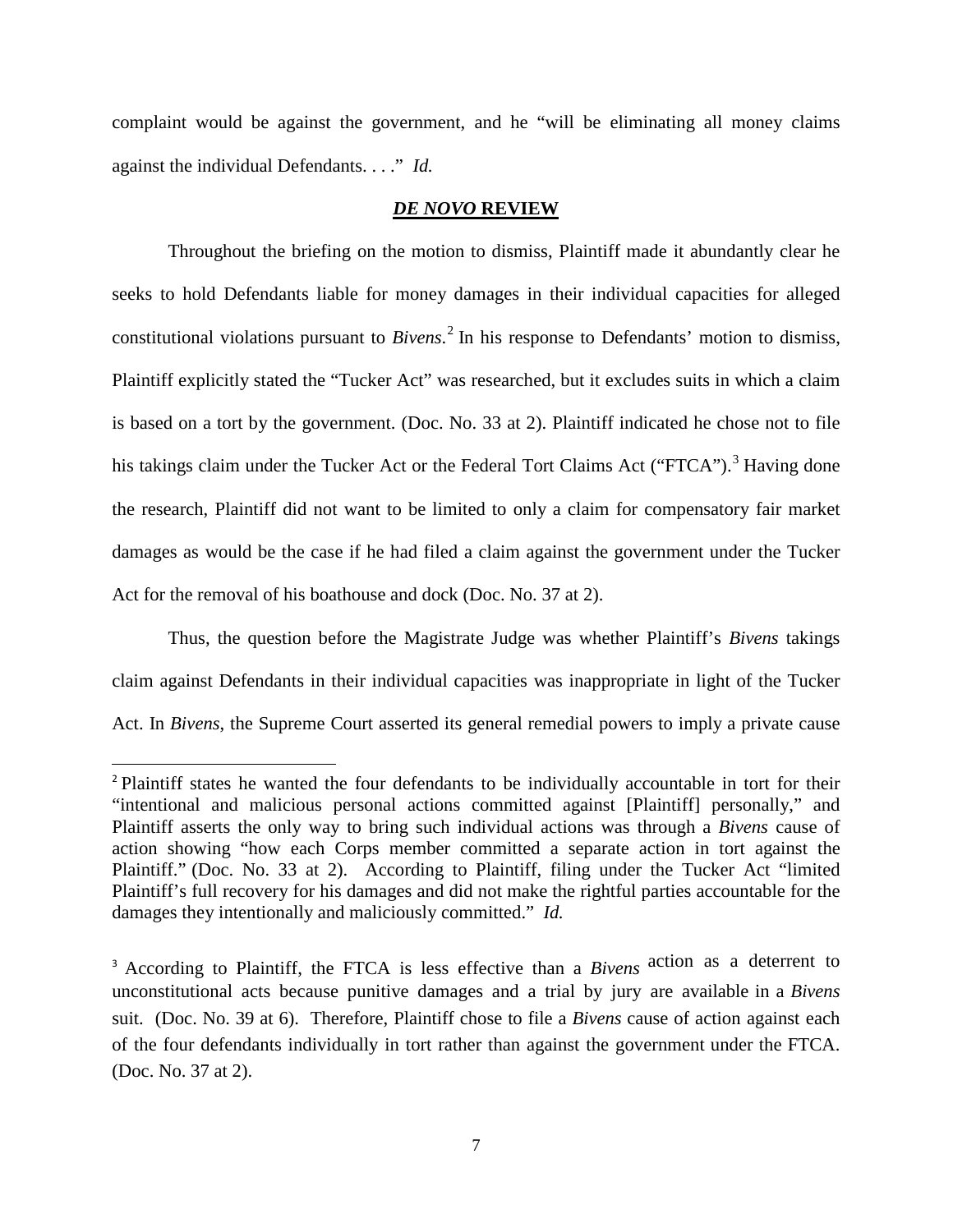of action for damages against federal employees who violate a plaintiff's constitutional rights while acting under color of federal law. *Wilkie v. Robinson*, 551 U.S. 537, 549-50 (2007). However, as noted by the Magistrate Judge, a *Bivens* remedy is not available for every alleged constitutional violation by a federal employee. To imply a *Bivens* remedy, the court must first decide "whether any alternative, existing process for protecting the interest amounts to a convincing reason for the Judicial Branch to refrain from providing a new and freestanding remedy in damages." *Id*. at 550.

In their motion to dismiss, Defendants argued the Court lacked subject matter jurisdiction over Plaintiff's *Bivens* case against them in their individual capacities. According to Defendants, the Court cannot imply a *Bivens* remedy for Plaintiff's takings claim because Plaintiff has an express cause of action for such a claim under the Tucker Act.<sup>[4](#page-7-0)</sup> See Reunion, Inc. v. F.A.A., 719 F.Supp.2d 700, 710 (S.D. Miss. 2010) ("Numerous cases have recognized that a plaintiff does not have an implied cause of action under *Bivens* for a Fifth Amendment takings claim because there is an express cause of action for such a claim under the Tucker Act."). The court in *Reunion* noted the Tucker Act, in coordination with the Fifth Amendment, provided an express remedy for a plaintiff's takings claim against a defendant federal officer; thus, courts have not implied a cause of action for such claims under *Bivens*. *Id.* at 710 (citing *Anoushiravani v. Fishel*, 2004 WL 1630240, \*8-9 (D.Or. July 19, 2004)). The *Reunion* court dismissed the plaintiff's putative *Bivens* claim.

<span id="page-7-0"></span><sup>&</sup>lt;sup>4</sup> The Tucker Act, 28 U.S.C.  $\S$  1346(a)(2) and 1491(a), vests concurrent jurisdiction in the Federal Claims Court and the federal district court over any "claim against the United States, not exceeding \$10,000 in amount, founded either upon the Constitution, or any Act of Congress, or any regulation of an executive department, or upon any express or implied contract with the United States." 28 U.S.C. § 1346 (a)(2). If the claim exceeds \$10,000, the Tucker Act grants exclusive jurisdiction to the Federal Claims Court. 28 U.S.C. § 1491(a)(1).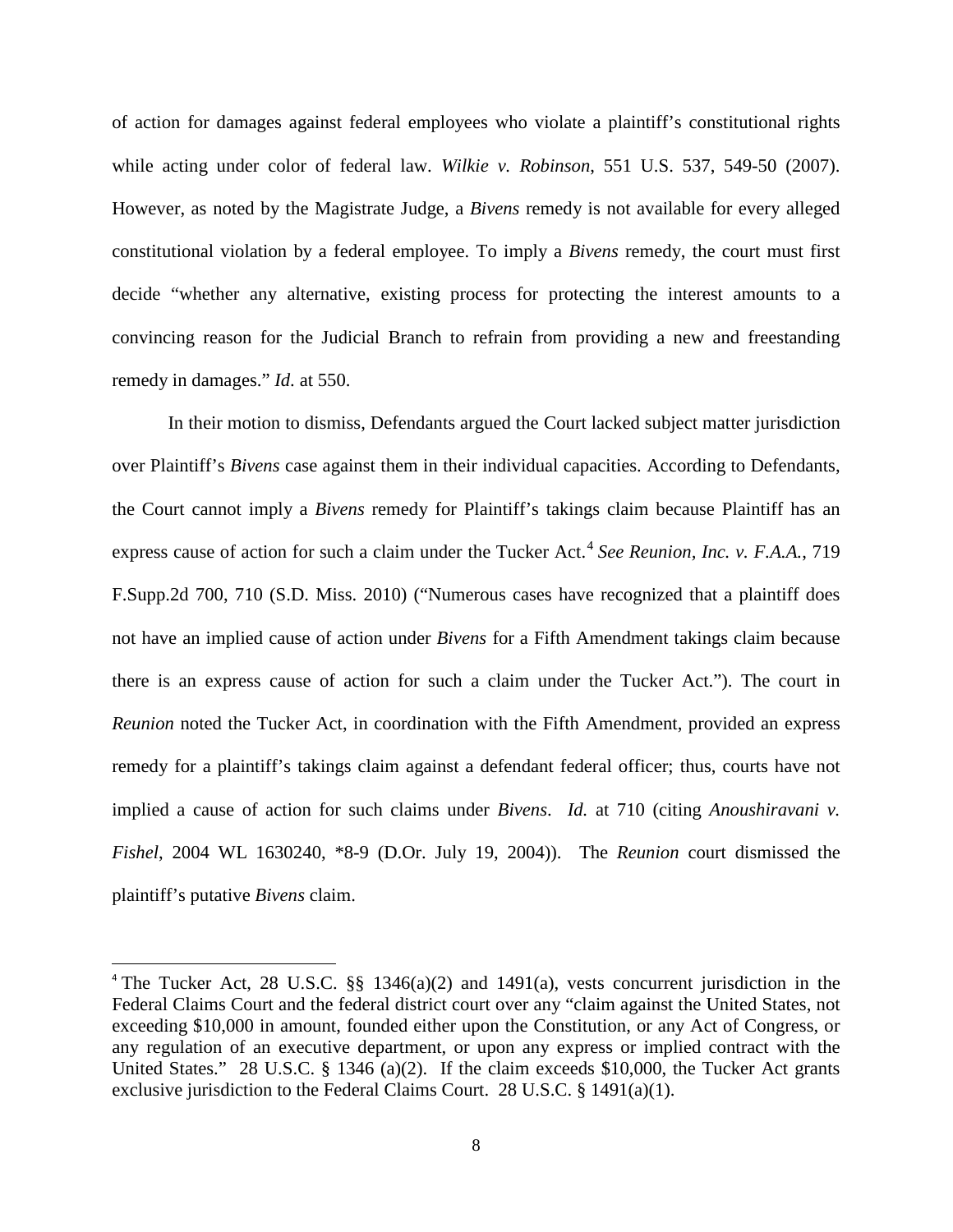Persuaded by the reasoning of the *Reunion* court, the court in *Estate of Redd v. Love*, 2012 WL 2120446, \*7 (D.Utah June 11,2012)(unreported) dismissed the plaintiffs' takings claim against two individual defendants on the same grounds, without prejudice to the refiling of a Tucker Act claim in the Court of Federal Claims. Similarly, the Magistrate Judge would not imply a damages remedy under *Bivens* with respect to Plaintiff's takings claim under the Fifth Amendment, finding an alternative remedy exists under the Tucker Act. She recommended Plaintiff's *Bivens* claims against Defendants be dismissed with prejudice, but to the extent any claims asserted by Plaintiff could fall within the Tucker Act, the Magistrate Judge recommended any such claims be dismissed without prejudice to refiling in the Federal Claims Court (rather than transferred pursuant to 28 U.S.C.  $§$  1631).<sup>[5](#page-8-0)</sup>

The Magistrate Judge correctly found -- and Plaintiff has not objected to the finding – that under the Tucker Act, 28 U.S.C. § 1491(a)(1), any claims seeking over \$10,000 in damages against the government for just compensation for public takings are required to be filed in the Federal Claims Court. (Doc. No. 49 at 12). *See Estate of Redd v. Love*, 2012 WL 2120446, \*7 (D.Utah June 11, 2012) (unreported). Nor has Plaintiff objected to the Magistrate Judge's finding that he is bringing a *Bivens* claim against the four defendants in their individual capacities, and no *Bivens* claim is available to Plaintiff because of the Tucker Act. As noted by Defendants,

<span id="page-8-0"></span><sup>&</sup>lt;sup>5</sup> Jurisdiction is vested exclusively in the Federal Claims Court even if the United States is not named as a party if "any monetary judgment recovered" against a named federal agency or federal officials "would expend itself on the public treasury." *Amoco Prod. Co. v. Hodel*, 815 F.2d 352, 359 (5th Cir. 1987). As noted by the Magistrate Judge, Plaintiff has not asserted any claims against the United States through the Corps of Engineers. (Doc. No. 49 at 17 n. 7). Nor has Plaintiff sued Defendants in their official capacities as employees of the Corps. Rather, Plaintiff has sued Defendants in tort in their individual capacities. As this case cannot be characterized as an action primarily seeking monetary relief in excess of \$10,000 from the United States, the Court does not construe this action to be one against the United States for purposes of the Tucker Act. Thus, no portion of this case as currently pled remains for transfer to the Federal Claims Court.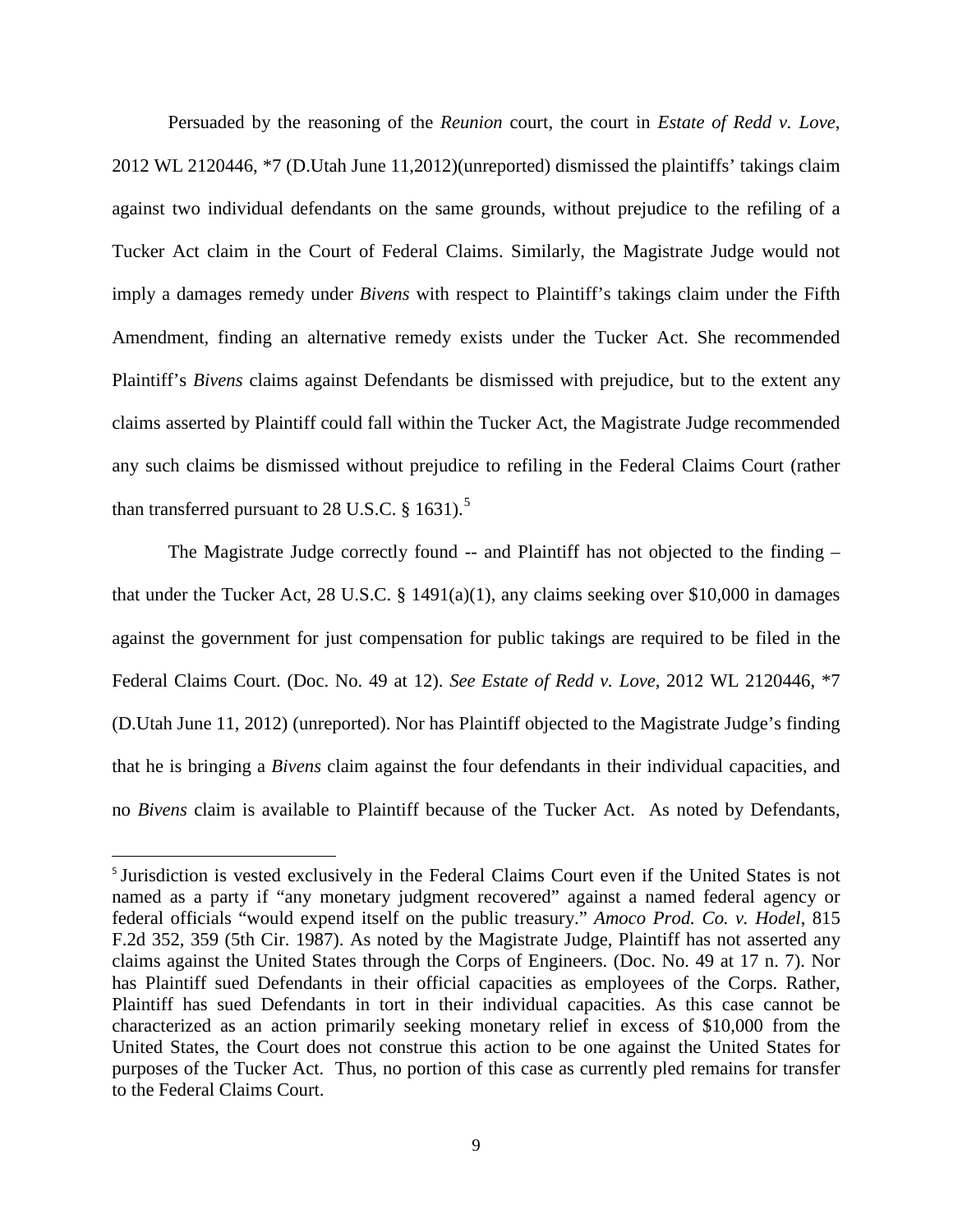Plaintiff concedes he "cannot pursue" *Bivens* claims against the individual defendants he chose to sue in this case. (Doc. No. 53 at 15).

In his objections to the Report and Recommendation, Plaintiff states for the first time that he wants to amend to eliminate his *Bivens* claim against the individual Defendants and instead assert a Tucker Act takings claim against the government. He only does this because of the findings contained in the Report and Recommendation. As pointed out by Defendants, Plaintiff has never filed a motion for leave to amend his original complaint, nor has he presented the Court with a copy of any proposed amendment as required by Local Rule CV-7(k).

Even if Plaintiff had properly sought leave to amend, the Court, in its discretion, would deny any such motion because the Court would not have jurisdiction over any amended claim for damages in excess of \$10,000 (here, Plaintiff seeks \$100,000) based on the government's alleged taking of his boathouse and dock. As noted above, that claim would fall within the exclusive jurisdiction of the Federal Claims Court. *See* 28 U.S.C. § 1491 (1988).

In *United States v. Foresome Entm't Co*., 318 F.Supp.2d 548 (N.D. Ohio 2002), a landowner "briefly mentioned" in response to the government's motion for summary judgment a "Fifth Amendment takings" argument. The court found the argument was not substantively relevant or procedurally appropriate because it did not speak to the issue before the court, namely what an easement granted the government as it related to the structures at issue. *Id*. at 562, n.2. According to the court, "if [the landowner] somehow believes that a viable takings claim will arise from the forced removal of the structures here, such a claim can[not] . . . even be presented to this Court; it must, instead, be brought before the U.S. Court of Federal Claims." *Id*. Here, any amendment would be futile as such a claim cannot even be presented to this Court. "Without jurisdiction the court cannot proceed at all in any cause. Jurisdiction is the power to declare the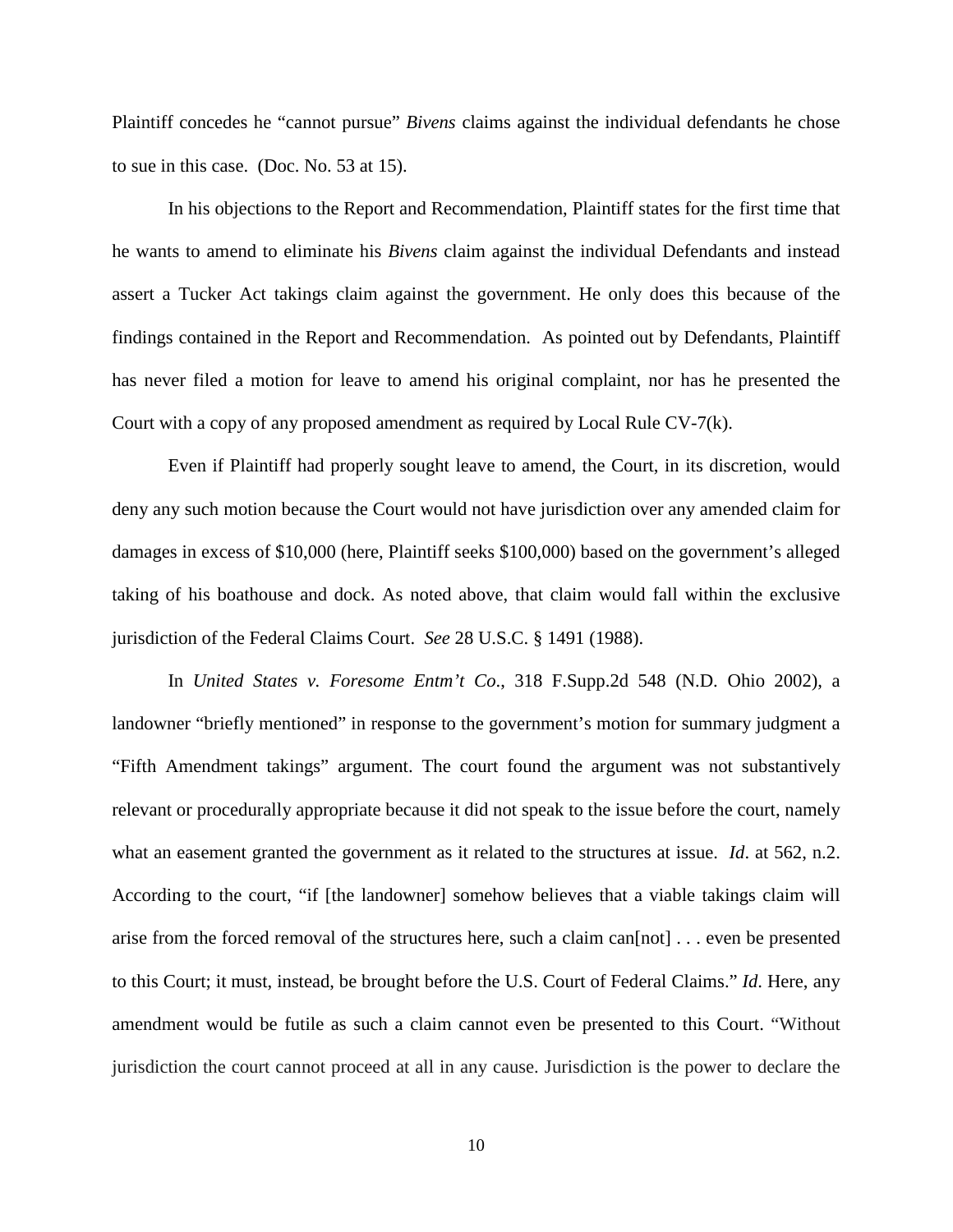law, and when it ceases to exist, the only function remaining to a court is that of announcing the fact and dismissing the cause."<sup>[6](#page-10-0)</sup> *TXCAT v. Phoenix Group Metals, LLC*, 2010 WL 5186824, \*6 (S.D. Tex. Dec. 14, 2010)(unreported) (internal quotations and citations omitted).

### **CONCLUSION**

The Court has conducted a *de novo* review of the objections in relation to the pleadings and applicable law. The Magistrate Judge correctly recommended Plaintiff's *Bivens* claim brought against the four individual defendants Custer, Teague, Kula, and Temple and the malicious prosecution claim against Custer (whether brought as a common-law tort claim or under a *Bivens* theory) be dismissed with prejudice. Plaintiff has not objected to these findings.

And, as urged by Defendants, the Magistrate Judge correctly recommended that any constitutional takings claim that could be asserted against the United States should be dismissed without prejudice. As such, Plaintiff is not precluded from filing his constitutional takings claim

Although it is not entirely clear, there is case law indicating the Court does not have subject matter jurisdiction over Plaintiff's *Bivens* claims against Defendants. *Compare Perez v. FBI*, 71 F.3d 513, 515 (5th Cir. 1995) (finding the district court lacked subject matter jurisdiction to consider *Bivens* claims under the First and Fifth Amendments because Title VII was the exclusive remedy for such claims) *with Zuspann v. Brown*, 60 F.3d 1156, 1160-61 (5th Cir. 1995) (Rule 12(b)(6) dismissal proper where *Bivens* remedy should not be implied). Either way, it is clear the Court would lack subject matter jurisdiction over any Tucker Act claim raised by Plaintiff in an amendment.

<span id="page-10-0"></span><sup>&</sup>lt;sup>6</sup> In *TXCAT*, the district court granted a defendant's motion to dismiss based on the plaintiff's lack of standing. The plaintiff sought to cure the standing defect by filing a motion for leave to file an amended complaint. The district court agreed with the defendants that if the plaintiff lacked standing, "the Court is not able to allow [plaintiff] to amend its complaint and to substitute a plaintiff with standing to create subject matter jurisdiction since the Court would have had no jurisdiction before the proposed amendment." *Id.* at \*3. As the district court recognized, "a plaintiff may not create jurisdiction by amendment where none currently exists." *Id*.